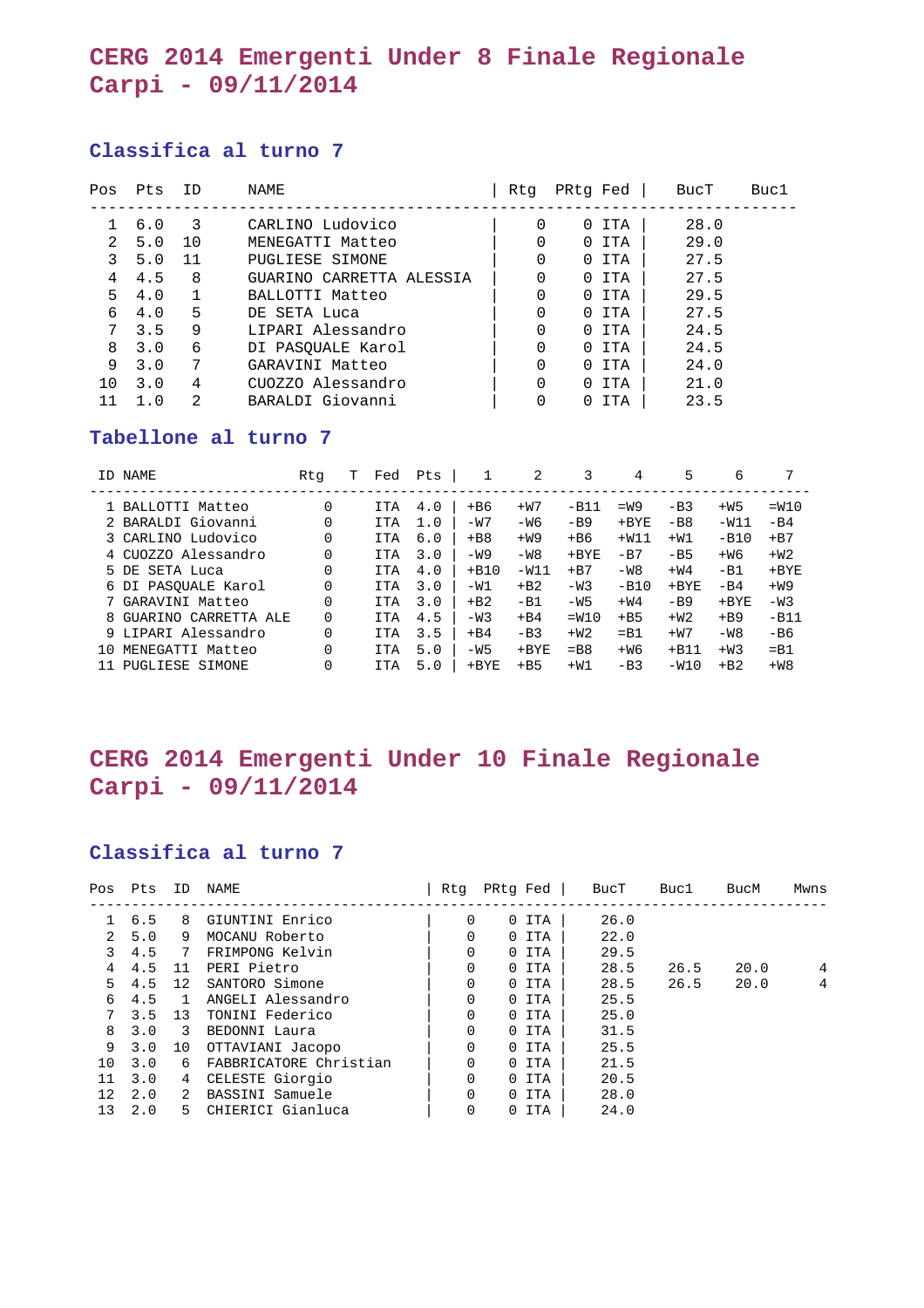### **Tabellone al turno 7**

|     | ID NAME                | Rta | T | Fed        | Pts |         | 2       | 3       | 4       | 5       | 6       | 7         |
|-----|------------------------|-----|---|------------|-----|---------|---------|---------|---------|---------|---------|-----------|
|     | 1 ANGELI Alessandro    | 0   |   | <b>ITA</b> | 4.5 | $-B7$   | $+W4$   | $=$ B13 | $+W2$   | $+ B10$ | $-B8$   | $+W3$     |
|     | 2 BASSINI Samuele      | 0   |   | <b>ITA</b> | 2.0 | $-W8$   | $-B12$  | $+W4$   | $-B1$   | $-W9$   | $+$ BYE | $-BYE$    |
|     | 3 BEDONNI Laura        | 0   |   | <b>ITA</b> | 3.0 | $+B9$   | $+W13$  | $-W12$  | $+ B10$ | $-W8$   | $-B11$  | $-B1$     |
|     | 4 CELESTE Giorgio      | 0   |   | <b>ITA</b> | 3.0 | $-W10$  | $-B1$   | $-B2$   | $+$ BYE | $+W5$   | $+ B6$  | $-B7$     |
|     | 5 CHIERICI Gianluca    | 0   |   | <b>ITA</b> | 2.0 | $-B11$  | $-W6$   | $+$ BYE | $-B9$   | $-B4$   | $+W10$  | $-B13$    |
|     | 6 FABBRICATORE Christi | 0   |   | <b>ITA</b> | 3.0 | $-W12$  | $+B5$   | $-B7$   | $-W13$  | $+$ BYE | $-W4$   | $+$ BYE   |
|     | 7 FRIMPONG Kelvin      | 0   |   | <b>ITA</b> | 4.5 | $+W1$   | $-B8$   | $+W6$   | $-W11$  | $+B13$  | $=$ B12 | $+W4$     |
|     | 8 GIUNTINI Enrico      | 0   |   | <b>ITA</b> | 6.5 | $+ B2$  | $+W7$   | $+W10$  | $+B12$  | $+B3$   | $+W1$   | $=W11$    |
|     | 9 MOCANU Roberto       | 0   |   | <b>ITA</b> | 5.0 | $-W3$   | $+$ BYE | $-B11$  | $+W5$   | $+ B2$  | $+W13$  | $+B12$    |
| 10  | OTTAVIANI Jacopo       | 0   |   | <b>ITA</b> | 3.0 | $+B4$   | $+W11$  | $-B8$   | $-W3$   | $-W1$   | $-B5$   | $+$ BYE   |
| 11  | PERI Pietro            | 0   |   | <b>ITA</b> | 4.5 | $+W5$   | $-B10$  | $+W9$   | $+B7$   | $-W12$  | $+W3$   | $=$ B $8$ |
| 12. | SANTORO Simone         | 0   |   | <b>ITA</b> | 4.5 | $+ B6$  | $+W2$   | $+B3$   | $-W8$   | $+ B11$ | $=W7$   | $-W9$     |
| 13  | TONINI Federico        | 0   |   | <b>ITA</b> | 3.5 | $+$ BYE | $-B3$   | $=W1$   | $+ B6$  | $-W7$   | $-B9$   | $+W5$     |

## **CERG 2014 Emergenti Under 12 Finale Regionale Carpi - 09/11/2014**

#### **Classifica al turno 5**

| Pos | Pts          | ΤD | NAME                   | Rtq | PRtq Fed |     | $S - B$ |
|-----|--------------|----|------------------------|-----|----------|-----|---------|
|     |              |    |                        |     |          |     |         |
|     | 4.0          |    | -- PENAZZI Riccardo    |     |          | ITA | 8.00    |
| 2   | 4.0          |    | 4 -- MORESCO Jacopo    |     |          | ITA | 7.00    |
|     | 3, 3.0       |    | 2 -- MONTUORI Pasquale |     |          | ITA | 6.00    |
|     | $4\quad 2.0$ |    | 5 -- CASTIELLO Gianni  |     |          | ITA | 4.00    |
| 5.  | 1.0          |    | -- PANINI Alessio      |     |          | ITA | 2.00    |
| 6   |              |    | -- COSMI Giacomo       | 0   |          | ТТА | 1.00    |

#### **Tabellone al turno 5**

| Pos | TD     | NAME.                              | Elo |       | Fed           | Pts        |                    | 2                 | 3        | 4        | 5        | 6      |
|-----|--------|------------------------------------|-----|-------|---------------|------------|--------------------|-------------------|----------|----------|----------|--------|
| 2   | 3<br>4 | PENAZZI Riccardo<br>MORESCO Jacopo |     | $- -$ | -- ITA<br>ITA | 4.0<br>4.0 | $\ast$<br>$\Omega$ | $\star$           |          |          |          |        |
| 3   | -2     | MONTUORI Pasquale                  |     |       | -- ITA        | 3.0        |                    | $\Omega$          | $\ast$   |          |          |        |
| 4   |        | 5 CASTIELLO Gianni                 |     |       | $--$ ITA      | 2.0        |                    | $\Omega$          |          | $^\star$ | $\Omega$ |        |
| 5   | 6      | PANINI Alessio                     |     |       | $--$ ITA      | 1.0        |                    |                   | $\Omega$ |          | $\star$  |        |
| 6   |        | COSMI Giacomo                      |     |       | ITA           | 1.0        | $\Omega$           | $\qquad \qquad -$ |          |          |          | $\ast$ |

## **CERG 2014 Talentii Under 10 Finale Regionale Carpi - 09/11/2014**

### **Classifica al turno 6**

| Pos | Pts     | <b>ID</b> | NAME                   | Rtq  | PRtg Fed      |            | BucT | Buc1 | BucM |
|-----|---------|-----------|------------------------|------|---------------|------------|------|------|------|
|     |         | 6         | NC PIZZOFERRATO Mattia |      | 1416 1568 ITA |            | 19.5 |      |      |
|     | 4.5     |           |                        |      |               |            |      |      |      |
| 2   | 4.0     | 5.        | NC CARLINO LEONARDO    |      | 1422 1485 ITA |            | 21.0 |      |      |
|     | 4.0     | 10        | NC SFERA Anastasia     |      | 1212 1534 ITA |            | 20.0 |      |      |
| 4   | 4.0     | 7         | NC BALLOTTI Luca       |      | 1410 1513 ITA |            | 18.5 |      |      |
|     | 5, 3.0  | 8         | NC CACCHIOLI Simone    |      | 1392 1439 ITA |            | 16.0 | 16.0 | 12.0 |
| 6   | 3.0     |           | NC LANCELLOTTI JACOPO  |      | 1476 1365 ITA |            | 16.0 | 16.0 | 11.5 |
|     | 7, 3, 0 | 2         | NC GULMINI Fabio       |      | 1443 1399 ITA |            | 15.5 |      |      |
| 8   | 2.5     | 9         | NC MARINELLI Sofia     |      | 1287 1345 ITA |            | 18.5 |      |      |
| 9   | 2.0     | 3         | NC CAMELLINI FRANCESCO |      | 1440 1272 ITA |            | 17.5 |      |      |
| 10  | 0.0     |           | NC GUAITOLI PIETRO     | 1440 | $\Omega$      | <b>ITA</b> | 17.5 |      |      |